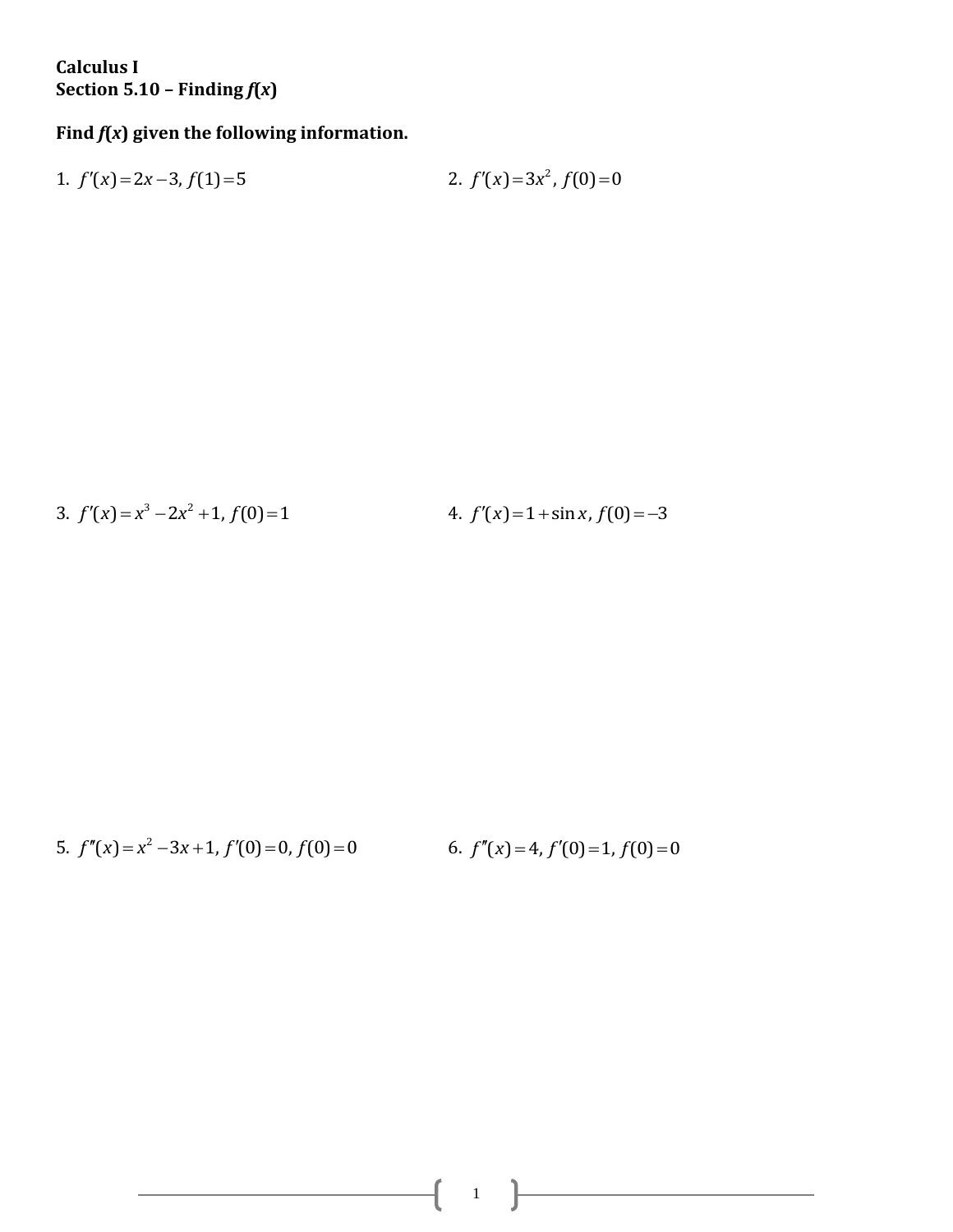**Calculus I Section 5.10 – Finding**  $f(x)$ 

7. 
$$
f''(x) = 4\cos 2x
$$
,  $f'(0) = -1$ ,  $f(0) = -3$   
8.  $f''(x) = \frac{1}{\sqrt{2x+3}}$ ,  $f'(3) = 1$ ,  $f(3) = 0$ 

9. 
$$
f'(x) = \sin{\frac{1}{2}\pi x}
$$
,  $f(0) = 0$   
10.  $f''(x) = -3x$ ,  $f'(0) = 0$ ,  $f(0) = 1$ 

11. 
$$
f'(x) = \sqrt{3x+1}
$$
,  $f(1)=5$   
12.  $f'(x)=6-5\sin 2x$ ,  $f(0)=3$ 

2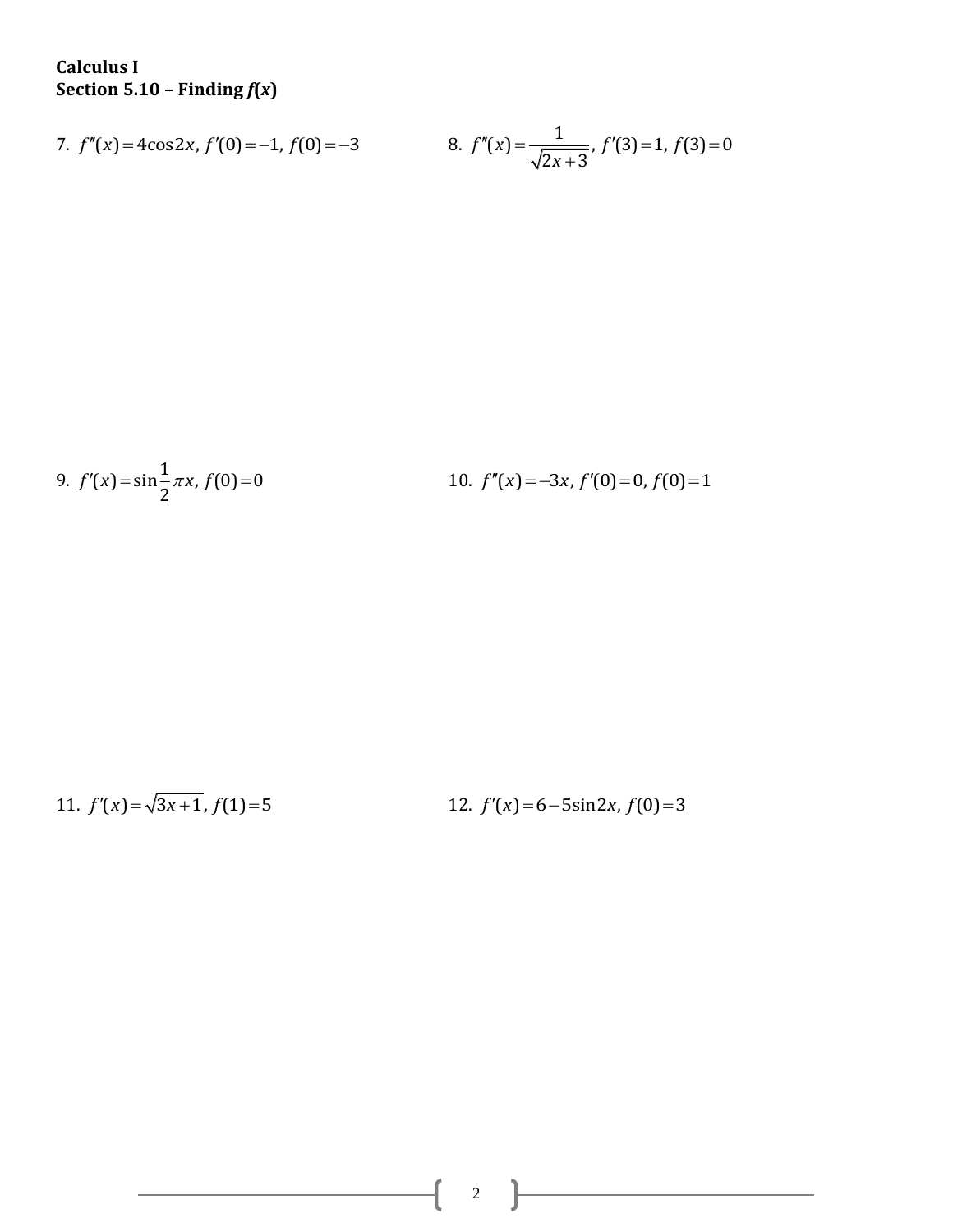Calculus I Section 5.10 – Finding  $f(x)$ 

Find  $f(x)$  given the following information.

1. 
$$
f'(x) = 2x - 3
$$
,  $f(1) = 5$   
\n $f(x) = x^2 - 3x + C$   
\n $f(x) = x^3 + C$   
\n $f(x) = 3x^2$ ,  $f(0) = 0$   
\n $f(x) = x^3 + C$   
\n $f(x) = x^2 + C$   
\n $f(x) = x^2 - 3x + 7$   
\n $f(x) = x^2 - 3x + 7$ 

3. 
$$
f'(x) = x^3 - 2x^2 + 1, f(0) = 1
$$
  
\n
$$
\mathcal{L}(x) = \frac{1}{4} \mathcal{L}^4 - \frac{2}{3} \mathcal{L}^3 + \mathcal{L} + C
$$
\n
$$
1 = 0 - 0 + 0 + C
$$
\n
$$
\mathcal{L}(x) = \frac{1}{4} \mathcal{L}^4 - \frac{2}{3} \mathcal{L}^3 + \mathcal{K} + 1
$$

 $\left($ 

 $\epsilon_{\rm 1R}$  .

4. 
$$
f'(x) = 1 + \sin x, f(0) = -3
$$
  
\n
$$
\varphi(x) = x - \cos x + C
$$
  
\n
$$
-3 = 0 - \cos 0 + C
$$
  
\n
$$
-3 = -(+C) \Rightarrow C = -2
$$
  
\n
$$
\varphi(x) = x - \cos x - 2
$$

5. 
$$
f''(x) = x^2 - 3x + 1
$$
,  $f'(0) = 0$ ,  $f(0) = 0$   
\n
$$
\mathcal{L}^{1}(\mathcal{L}) = \frac{1}{3} \chi^3 - \frac{3}{2} \chi^2 + \chi + C \implies C = 0
$$
\n
$$
\mathcal{L}(\mathcal{L}) = \frac{1}{12} \chi^4 - \frac{1}{2} \chi^3 + \frac{1}{2} \chi^2 + C \implies C = 0
$$
\n
$$
\mathcal{L}(\mathcal{L}) = \frac{1}{12} \chi^4 - \frac{1}{2} \chi^3 + \frac{1}{2} \chi^2 + C \implies C = 0
$$

6. 
$$
f''(x) = 4, f'(0) = 1, f(0) = 0
$$

$$
\int \left( \frac{1}{x} \right)^x dx + C \implies C = \left( \frac{1}{x} \right)^x dx + C \implies C = 0
$$

$$
\int \left( \frac{1}{x} \right)^x dx = 2x^2 + x + C \implies C = 0
$$